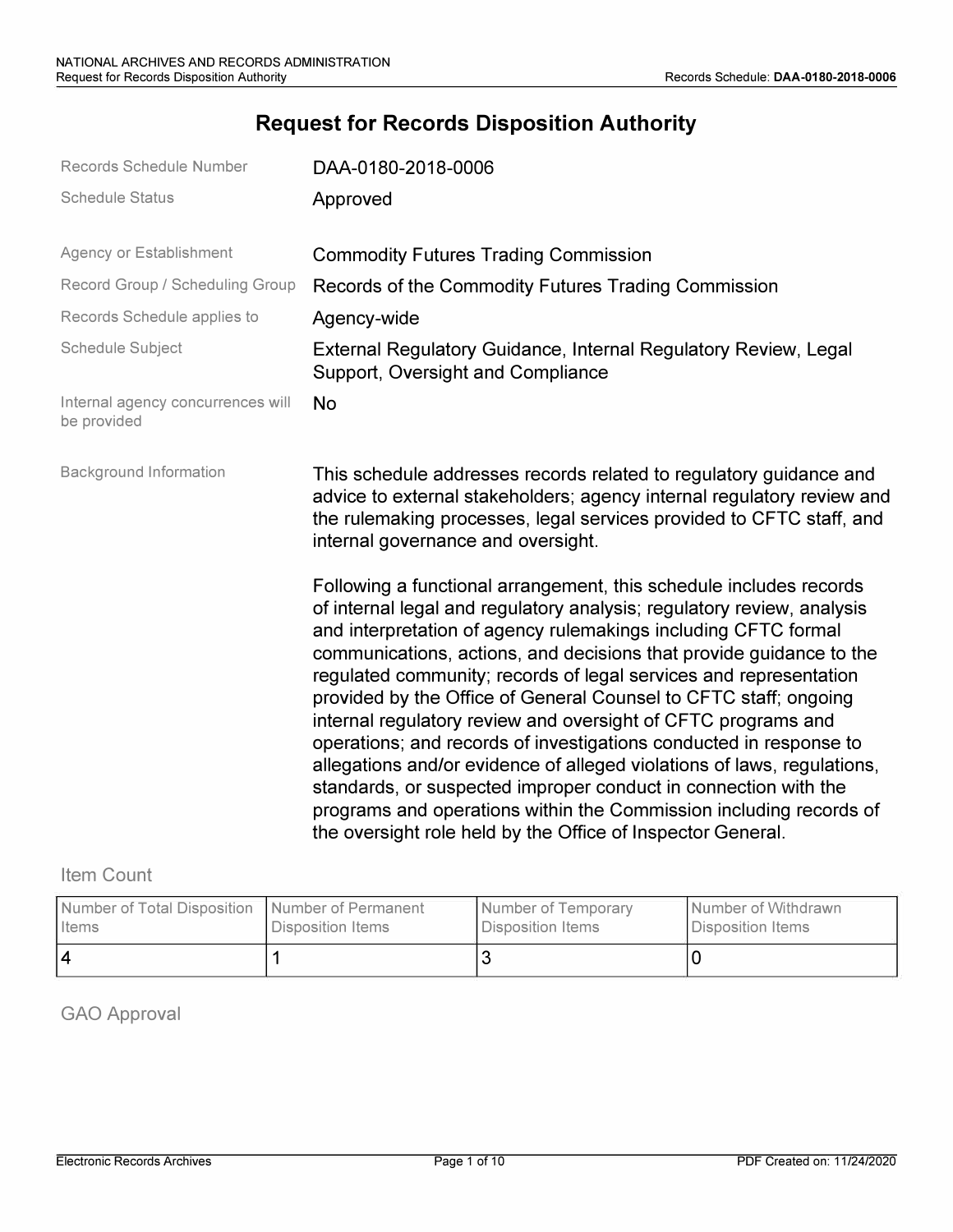# **Outline of Records Schedule Items for DAA-0180-2018-0006**

| Sequence Number |                                                                                                                    |
|-----------------|--------------------------------------------------------------------------------------------------------------------|
|                 | Official Communications, Actions, Decisions, and Guidance<br>Disposition Authority Number: DAA-0180-2018-0006-0001 |
|                 | Legislative Input and Rulemaking Records<br>Disposition Authority Number: DAA-0180-2018-0006-0002                  |
|                 | <b>Legal Representation and Advice</b><br>Disposition Authority Number: DAA-0180-2018-0006-0003                    |
|                 | OIG Audit, Investigation, and Inspection Case Files<br>Disposition Authority Number: DAA-0180-2018-0006-0004       |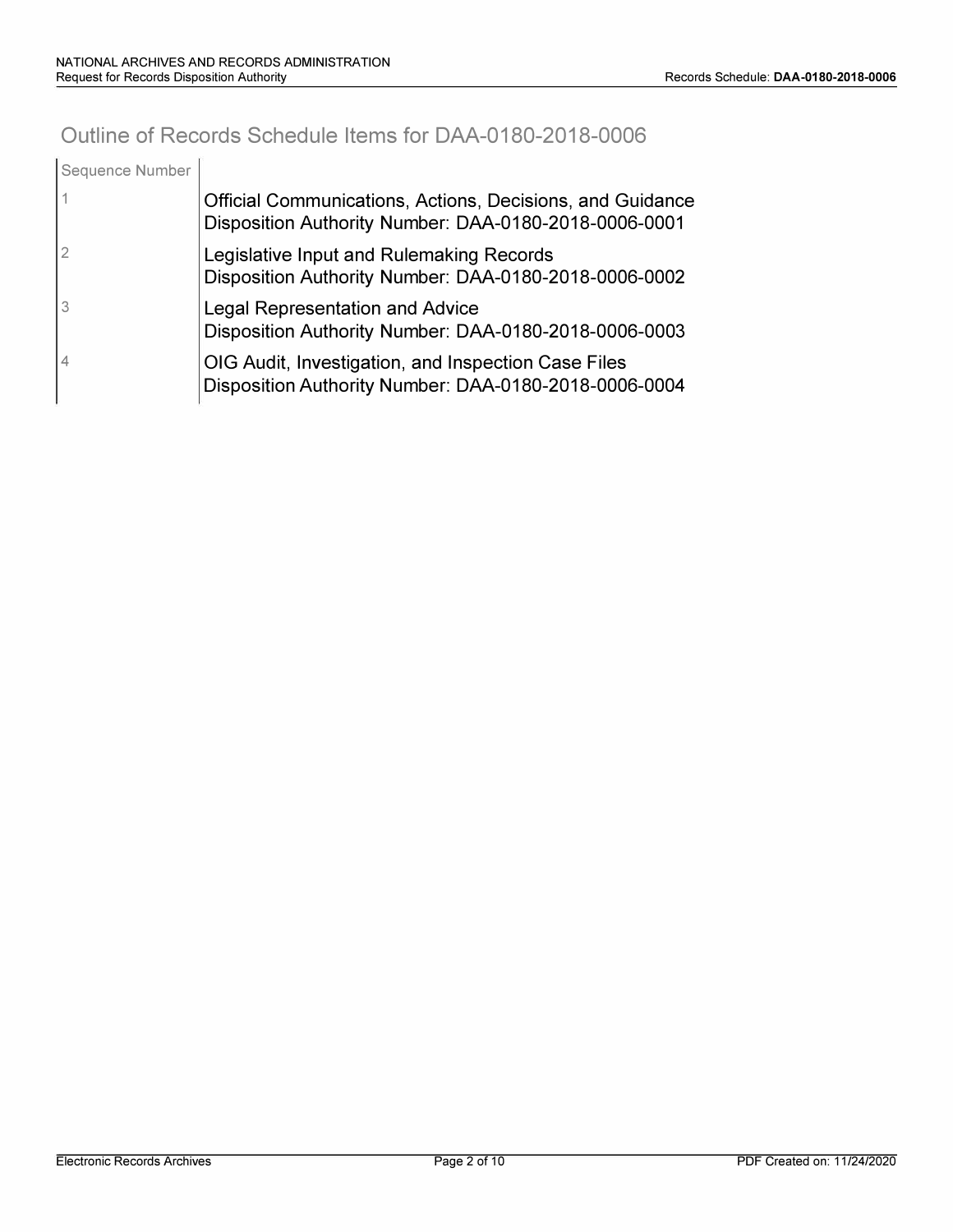## **Records Schedule Items**

Sequence Number 1 Official Communications, Actions, Decisions, and Guidance Disposition Authority Number DAA-0180-2018-0006-0001 This record series documents the official actions, decisions, policies, procedures, and communications to and from the Commission that impact the CFTC, registered entities and intermediaries and potential Whistleblowers. - These records encompass the official internal and external correspondence to and from the Chairman and Commissioners that document decisions that go through the seriatim, absent objection, and informational memo processes such as exemptive orders, exemptive staff letters, and interpretations that consist of official legal or interpretive guidance provided by the CFTC, as well as no action and interpretive letters issued by staff; the review and interpretation of the official actions, decisions, or imposed legal requirements; work products, including drafts, generated or circulated by the Chairman, Commissioners, or their staff; recordings, transcripts, minutes, or other methods of documenting open and closed Commission meetings; records compiled from rulemaking records such as federal register notices, public comments, and related documentation; and any other documentation that records the decisions of the Chairman and Commissioners. - Information used by the Chairman, Commissioners, and other senior officials to prepare for meetings and briefings such as substantive notes, invitations and acceptances, itineraries and schedules, calendars, and logs of daily activities; work products that document their activities and decision-making that provide substantive annotations or comments showing the thought process behind the decisions, actions, or strategies. - Delegations of Authority issued by the Chairman or Commission, or those that relate to or implement Commission core mission activities; mission-related governance records which document the internal mission functions of the CFTC and relay substantive policies, procedures, and goals such as official organizational charts, narrative histories, functional statements, formal policies, procedures, or manuals; files that document the development of new programs or major shifts in the focus or mission initiatives of existing programs; substantive records of CFTC committees and working groups that make policy decisions which significantly impact the agency mission or the agency as a whole; records of Federal Advisory Committees, which document their establishment, formation, membership, meetings and hearings, findings and recommendations, correspondence on decisions and actions, termination, and any similar records relating to advisory committees or subcommittees; and Whistleblower Claims Review Staff records, which document the decisions made about whistleblower award claims subject to Commission review such as action memoranda and exhibits, preliminary determinations, proposed final dispositions and determinations, and final orders and notices. - Systems that manage and store these records include the Secretariat Correspondence Locator System,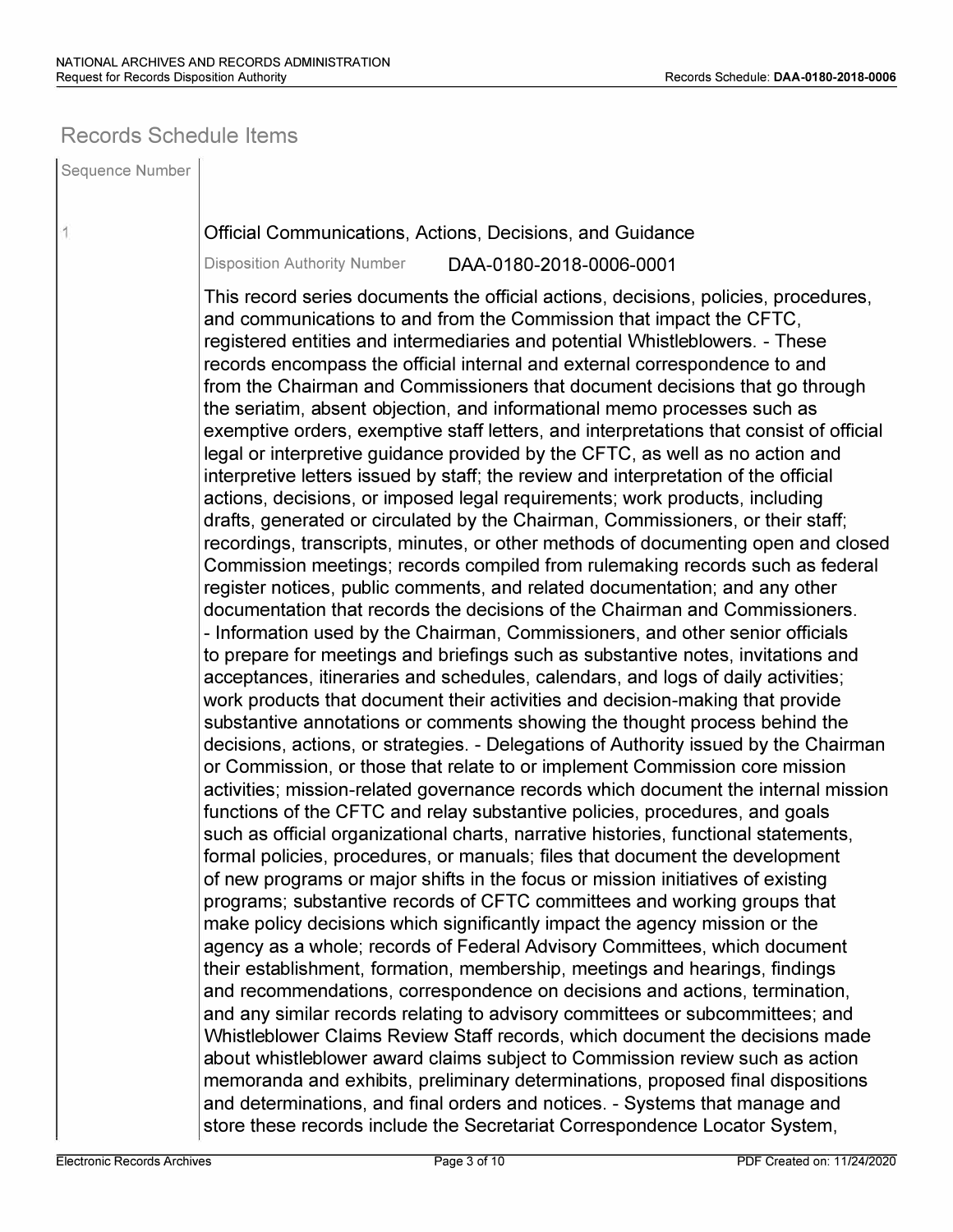Federal Register Database Locator System, Commission Staff Letters (CSL), Comments Online, Organizations, Products, Events, Rules, and Actions (OPERA), Filings and Actions (FILAC), the seriatim log which synopsizes, identifies, and tracks each "sign-off' decision of the Commission; transcription services and other management systems or collaboration or review platforms and finding aids associated with these records.

| <b>Final Disposition</b>                                                                                                            | Permanent                                                                                                                                                                                                                                                                                                                                                                                             |
|-------------------------------------------------------------------------------------------------------------------------------------|-------------------------------------------------------------------------------------------------------------------------------------------------------------------------------------------------------------------------------------------------------------------------------------------------------------------------------------------------------------------------------------------------------|
| Item Status                                                                                                                         | Active                                                                                                                                                                                                                                                                                                                                                                                                |
| Is this item media neutral?                                                                                                         | Yes                                                                                                                                                                                                                                                                                                                                                                                                   |
| Do any of the records covered<br>by this item currently exist in<br>electronic format(s) other than e-<br>mail and word processing? | Yes                                                                                                                                                                                                                                                                                                                                                                                                   |
| Do any of the records covered<br>by this item exist as structured<br>electronic data?                                               | Yes                                                                                                                                                                                                                                                                                                                                                                                                   |
| <b>GRS or Superseded Authority</b><br>Citation                                                                                      | N1-180-00-001 / 103/a<br>N1-180-00-001 / 106<br>N1-180-00-001 / 501/a<br>N1-180-00-001 / 501/b<br>N1-180-00-001 / 512/a<br>DAA-0180-2012-0002-0008<br>DAA-0180-2012-0004-0001<br>DAA-0180-2012-0004-0002<br>DAA-0180-2012-0004-0004<br>DAA-0180-2012-0004-0005<br>DAA-0180-2012-0004-0007<br>DAA-0180-2012-0004-0008<br>DAA-0180-2012-0004-0009<br>DAA-0180-2012-0004-0010<br>DAA-0180-2012-0004-0011 |
| <b>Disposition Instruction</b>                                                                                                      |                                                                                                                                                                                                                                                                                                                                                                                                       |
| <b>Cutoff Instruction</b>                                                                                                           | Cut-off annually.                                                                                                                                                                                                                                                                                                                                                                                     |
| Transfer to the National Archives<br>for Accessioning                                                                               | Transfer to the National Archives 30 year(s) after cut-<br>off.                                                                                                                                                                                                                                                                                                                                       |
| <b>Additional Information</b>                                                                                                       |                                                                                                                                                                                                                                                                                                                                                                                                       |
| First year of records accumulation 1982                                                                                             |                                                                                                                                                                                                                                                                                                                                                                                                       |
| What will be the date span of the<br>initial transfer of records to the<br><b>National Archives?</b>                                | From 1982 To 1987                                                                                                                                                                                                                                                                                                                                                                                     |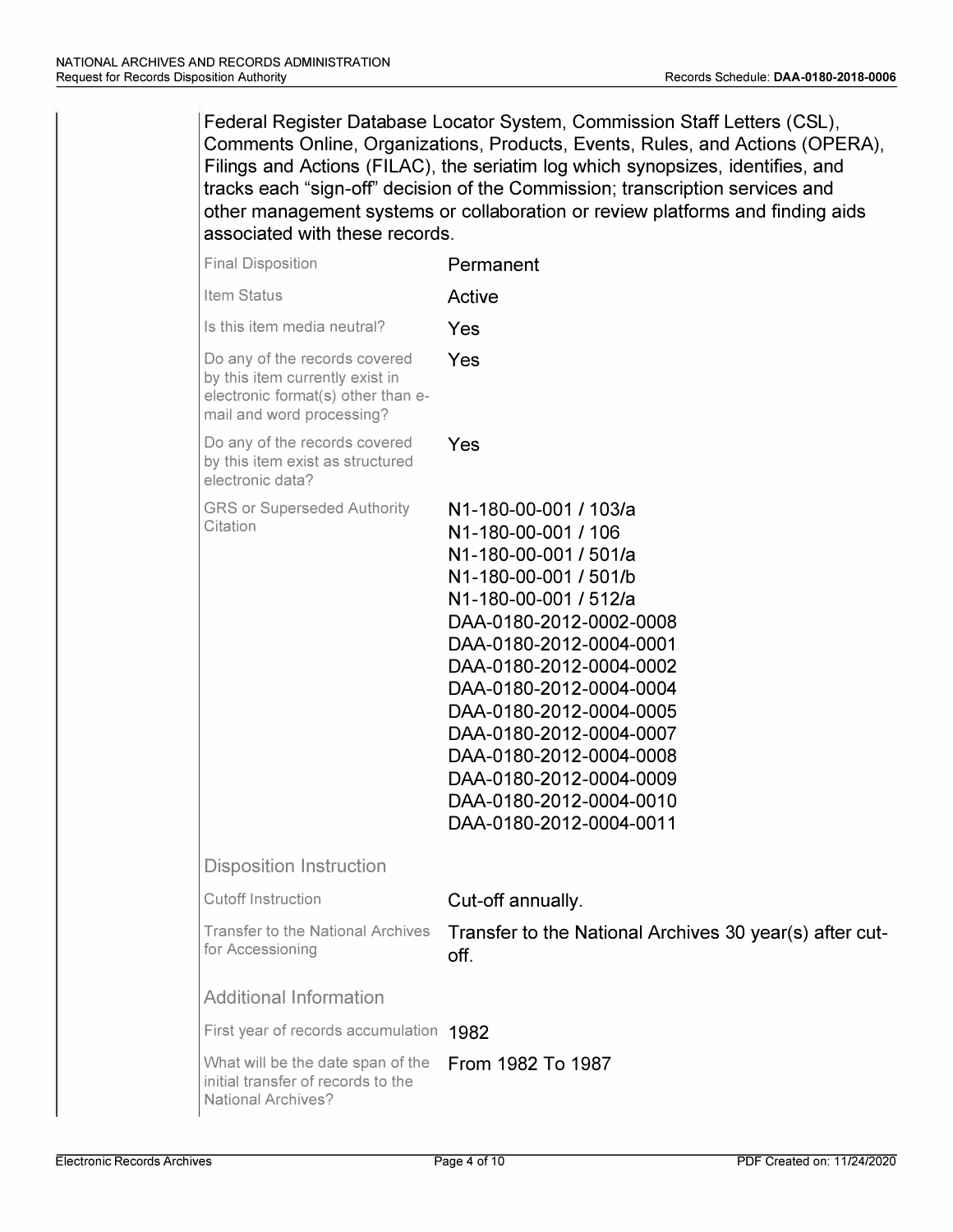|                                                                                                                                                                                                                                                                                                                                                                       | <b>Estimated Current Volume</b>                                                                                                                                                                                                                               | <b>Annual Accumulation</b>                        |
|-----------------------------------------------------------------------------------------------------------------------------------------------------------------------------------------------------------------------------------------------------------------------------------------------------------------------------------------------------------------------|---------------------------------------------------------------------------------------------------------------------------------------------------------------------------------------------------------------------------------------------------------------|---------------------------------------------------|
| Electronic/Digital                                                                                                                                                                                                                                                                                                                                                    | 294 MB                                                                                                                                                                                                                                                        | .14 MB                                            |
| Paper                                                                                                                                                                                                                                                                                                                                                                 | 701.5 Cubic feet                                                                                                                                                                                                                                              | 7.75 Cubic feet                                   |
| Microform                                                                                                                                                                                                                                                                                                                                                             | 9 Linear feet of<br>microfiche<br>30 Microfilm rolls                                                                                                                                                                                                          | Linear feet of<br>microfiche<br>1 Microfilm rolls |
| <b>Hardcopy or Analog Special</b><br>Media                                                                                                                                                                                                                                                                                                                            | 16 Tapes                                                                                                                                                                                                                                                      |                                                   |
| <b>Disposition Authority Number</b><br>that impact the CFTC or registered entities and intermediaries. Documentation                                                                                                                                                                                                                                                  | DAA-0180-2018-0006-0002<br>These records document the development, review, and clearance of CFTC<br>proposed rules and input for proposed legislation, regulations, and requirements                                                                          |                                                   |
|                                                                                                                                                                                                                                                                                                                                                                       | incorporates drafts, working files and related correspondence; justifications and<br>cost benefit analysis; indexes, logs or other tools to track these activities; any<br>retrospective and periodic reviews of existing statutes, rules and regulations; or |                                                   |
|                                                                                                                                                                                                                                                                                                                                                                       | rulemakings developed and proposed by other regulatory or rulemaking entities<br>to determine whether existing statutes, rules and regulations should be modified,                                                                                            |                                                   |
|                                                                                                                                                                                                                                                                                                                                                                       | Temporary                                                                                                                                                                                                                                                     |                                                   |
|                                                                                                                                                                                                                                                                                                                                                                       | Active                                                                                                                                                                                                                                                        |                                                   |
|                                                                                                                                                                                                                                                                                                                                                                       | Yes                                                                                                                                                                                                                                                           |                                                   |
|                                                                                                                                                                                                                                                                                                                                                                       | <b>No</b>                                                                                                                                                                                                                                                     |                                                   |
|                                                                                                                                                                                                                                                                                                                                                                       | N1-180-00-001 / 108                                                                                                                                                                                                                                           |                                                   |
|                                                                                                                                                                                                                                                                                                                                                                       |                                                                                                                                                                                                                                                               |                                                   |
| streamlined, expanded, or replaced.<br><b>Final Disposition</b><br>Item Status<br>Is this item media neutral?<br>Do any of the records covered<br>by this item currently exist in<br>electronic format(s) other than e-<br>mail and word processing?<br><b>GRS or Superseded Authority</b><br>Citation<br><b>Disposition Instruction</b><br><b>Cutoff Instruction</b> | Cut-off at close of final action, decision, or final<br>determination                                                                                                                                                                                         |                                                   |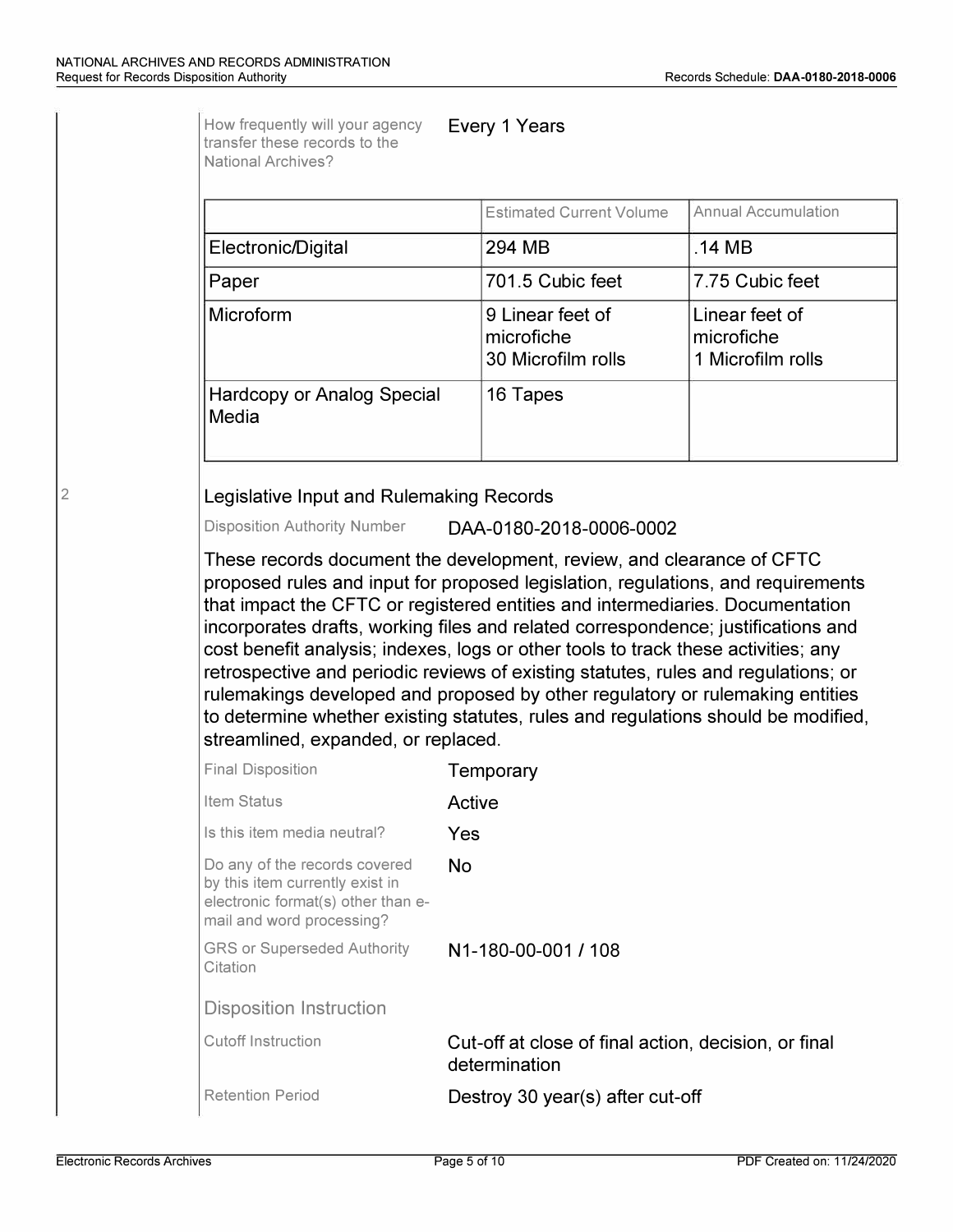|   | <b>Additional Information</b>                                                                                                       |                                                                                                                                                                                                                                                                                                                                                                                                                                                                                                                                                                                                                                                                                                                                                                                                                                                                                                                                                                                                                                                                                                               |
|---|-------------------------------------------------------------------------------------------------------------------------------------|---------------------------------------------------------------------------------------------------------------------------------------------------------------------------------------------------------------------------------------------------------------------------------------------------------------------------------------------------------------------------------------------------------------------------------------------------------------------------------------------------------------------------------------------------------------------------------------------------------------------------------------------------------------------------------------------------------------------------------------------------------------------------------------------------------------------------------------------------------------------------------------------------------------------------------------------------------------------------------------------------------------------------------------------------------------------------------------------------------------|
|   | <b>GAO Approval</b>                                                                                                                 | <b>Not Required</b>                                                                                                                                                                                                                                                                                                                                                                                                                                                                                                                                                                                                                                                                                                                                                                                                                                                                                                                                                                                                                                                                                           |
| 3 | <b>Legal Representation and Advice</b>                                                                                              |                                                                                                                                                                                                                                                                                                                                                                                                                                                                                                                                                                                                                                                                                                                                                                                                                                                                                                                                                                                                                                                                                                               |
|   | <b>Disposition Authority Number</b>                                                                                                 | DAA-0180-2018-0006-0003                                                                                                                                                                                                                                                                                                                                                                                                                                                                                                                                                                                                                                                                                                                                                                                                                                                                                                                                                                                                                                                                                       |
|   |                                                                                                                                     | This record series documents the routine legal representation of the Commission,<br>its officers, and employees. These records document litigation risk and similar<br>matters in support of CFTC program activities not selected for permanent retention<br>as being historically significant. The records include attorney working papers that<br>document impressions, opinions or conclusions; legal advice in support of day-to-<br>day administrative and mission activities; communications with appellant, division,<br>or office, to include any transcripts or audio recordings that support investigative<br>work, matter analysis, and work product preparation; case files, summaries, legal<br>analysis and memos; brief-banks that document the history of legal support to<br>which CFTC is a party or otherwise involved; and other supporting documentation<br>such as calendars, logs and rosters; systems that store these records such as<br>document review platforms, electronic collaboration spaces such as SharePoint,<br>case management systems and electronic discovery systems. |
|   | <b>Final Disposition</b>                                                                                                            | Temporary                                                                                                                                                                                                                                                                                                                                                                                                                                                                                                                                                                                                                                                                                                                                                                                                                                                                                                                                                                                                                                                                                                     |
|   | Item Status                                                                                                                         | Active                                                                                                                                                                                                                                                                                                                                                                                                                                                                                                                                                                                                                                                                                                                                                                                                                                                                                                                                                                                                                                                                                                        |
|   | Is this item media neutral?                                                                                                         | Yes                                                                                                                                                                                                                                                                                                                                                                                                                                                                                                                                                                                                                                                                                                                                                                                                                                                                                                                                                                                                                                                                                                           |
|   | Do any of the records covered<br>by this item currently exist in<br>electronic format(s) other than e-<br>mail and word processing? | Yes                                                                                                                                                                                                                                                                                                                                                                                                                                                                                                                                                                                                                                                                                                                                                                                                                                                                                                                                                                                                                                                                                                           |
|   | Do any of the records covered<br>by this item exist as structured<br>electronic data?                                               | Yes                                                                                                                                                                                                                                                                                                                                                                                                                                                                                                                                                                                                                                                                                                                                                                                                                                                                                                                                                                                                                                                                                                           |
|   | <b>GRS or Superseded Authority</b><br>Citation                                                                                      | N1-180-00-001 / 410/a<br>N1-180-07-001/3<br>N1-180-08-001 / 410/c<br>N1-180-00-001 / 412                                                                                                                                                                                                                                                                                                                                                                                                                                                                                                                                                                                                                                                                                                                                                                                                                                                                                                                                                                                                                      |
|   | <b>Disposition Instruction</b>                                                                                                      |                                                                                                                                                                                                                                                                                                                                                                                                                                                                                                                                                                                                                                                                                                                                                                                                                                                                                                                                                                                                                                                                                                               |
|   | <b>Cutoff Instruction</b>                                                                                                           | Cut-off at close of final action, decision, or final<br>determination                                                                                                                                                                                                                                                                                                                                                                                                                                                                                                                                                                                                                                                                                                                                                                                                                                                                                                                                                                                                                                         |
|   | <b>Retention Period</b>                                                                                                             | Destroy 10 year(s) after cut-off.                                                                                                                                                                                                                                                                                                                                                                                                                                                                                                                                                                                                                                                                                                                                                                                                                                                                                                                                                                                                                                                                             |
|   | <b>Additional Information</b>                                                                                                       |                                                                                                                                                                                                                                                                                                                                                                                                                                                                                                                                                                                                                                                                                                                                                                                                                                                                                                                                                                                                                                                                                                               |
|   | <b>GAO Approval</b>                                                                                                                 | <b>Not Required</b>                                                                                                                                                                                                                                                                                                                                                                                                                                                                                                                                                                                                                                                                                                                                                                                                                                                                                                                                                                                                                                                                                           |
|   | OIG Audit, Investigation, and Inspection Case Files                                                                                 |                                                                                                                                                                                                                                                                                                                                                                                                                                                                                                                                                                                                                                                                                                                                                                                                                                                                                                                                                                                                                                                                                                               |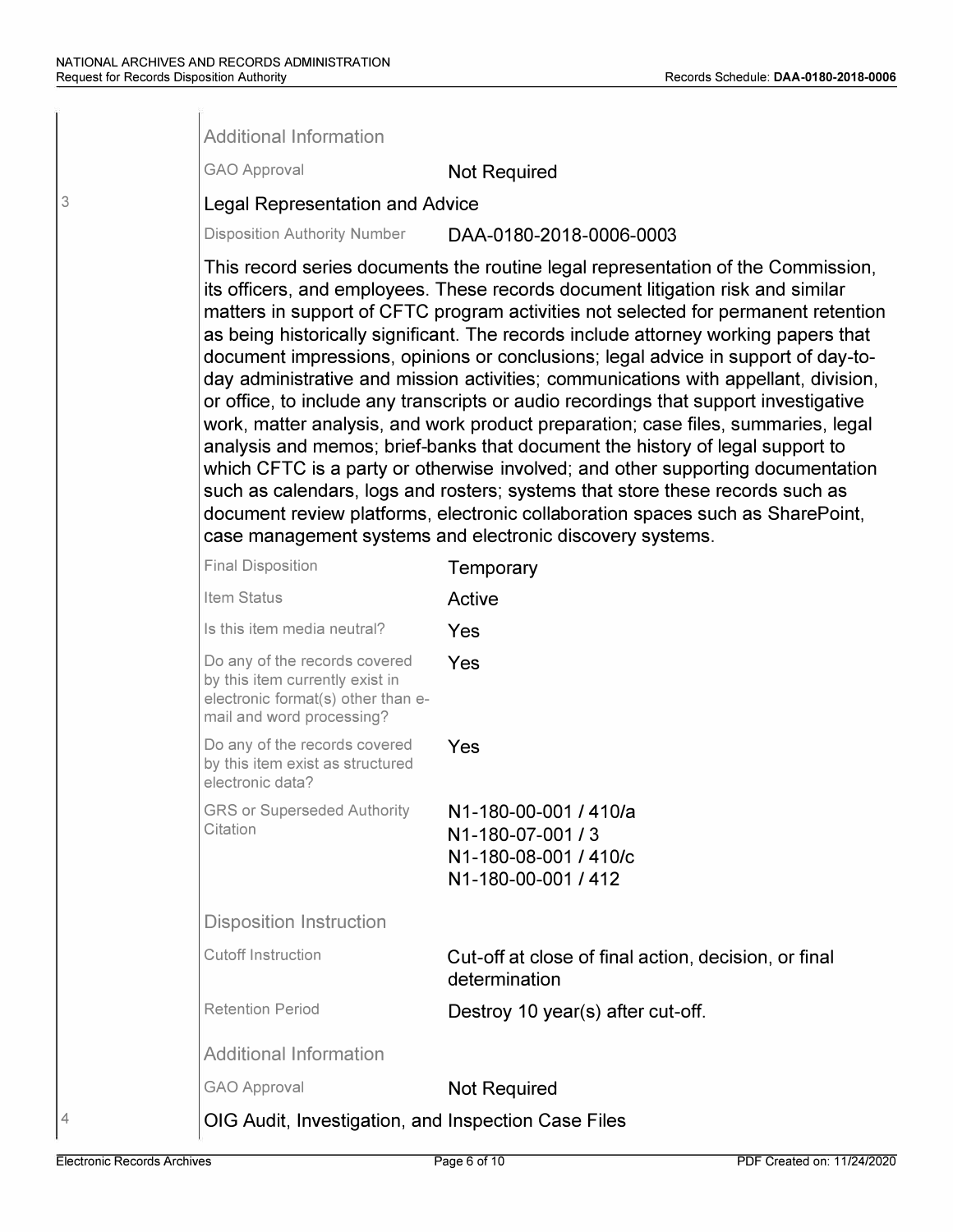### Disposition Authority Number DAA-0180-2018-0006-0004

This series describes records created or maintained by the Office of the Inspector General. These records document routine allegation intake, inspection, examination, investigation, audit, or control review of CFTC divisions, offices, employees, contractors, and others associated with CFTC programs and operations not selected for permanent retention as being historically significant. These records comprise complaints, tips, leads, or other allegations which lead to or relate to a current or future investigation such as data gathered, information or documentation provided, and resulting analysis; findings, recommendations, remediation plans, and follow up such as comments on recommendation implementation, disciplinary actions, remediation plans, penalties, and any other actions taken.

| <b>Final Disposition</b>                                                                                                            | Temporary                                                                                                                                             |
|-------------------------------------------------------------------------------------------------------------------------------------|-------------------------------------------------------------------------------------------------------------------------------------------------------|
| Item Status                                                                                                                         | Active                                                                                                                                                |
| Is this item media neutral?                                                                                                         | Yes                                                                                                                                                   |
| Do any of the records covered<br>by this item currently exist in<br>electronic format(s) other than e-<br>mail and word processing? | No.                                                                                                                                                   |
| <b>GRS or Superseded Authority</b><br>Citation                                                                                      | DAA-0180-2016-0003-0002<br>DAA-0180-2016-0003-0004 In part, "support files<br>providing information for OIG investigations<br>DAA-0180-2016-0003-0005 |
| <b>Disposition Instruction</b>                                                                                                      |                                                                                                                                                       |
| Cutoff Instruction                                                                                                                  | Cut-off when the case is completed.                                                                                                                   |
| <b>Retention Period</b>                                                                                                             | Destroy 10 year(s) after cut-off                                                                                                                      |
| <b>Additional Information</b>                                                                                                       |                                                                                                                                                       |
| <b>GAO Approval</b>                                                                                                                 | <b>Not Required</b>                                                                                                                                   |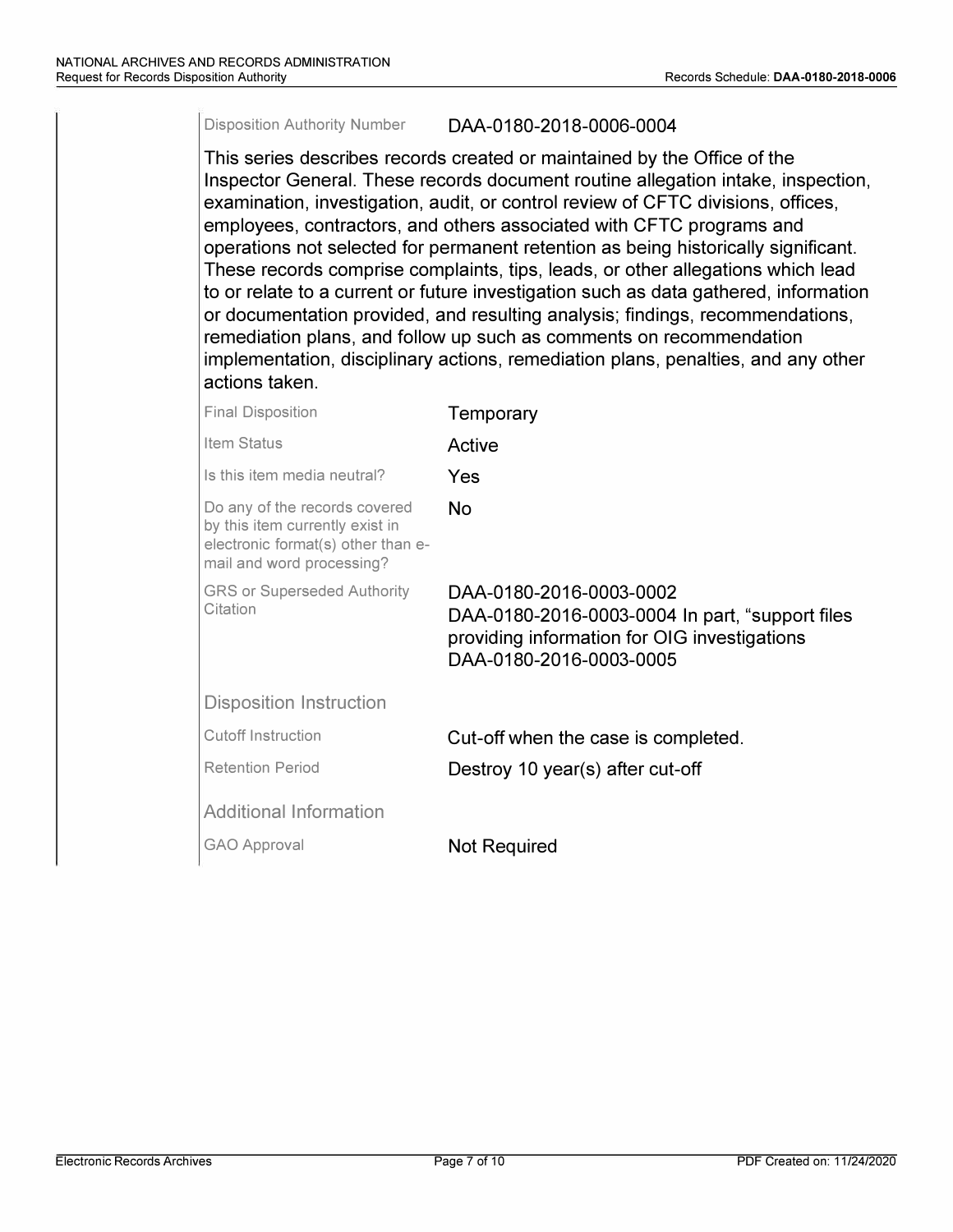# **Agency Certification**

I hereby certify that I am authorized to act for this agency in matters pertaining to the disposition of its records and that the records proposed for disposal in this schedule are not now needed for the business of the agency or will not be needed after the retention periods specified.

## Signatory Information

| <b>Date</b> | <b>Action</b>                       | <b>By</b>                  | <b>Title</b>                                                 | Organization                                                                                                              |
|-------------|-------------------------------------|----------------------------|--------------------------------------------------------------|---------------------------------------------------------------------------------------------------------------------------|
| 09/17/2018  | Certify                             | <b>Crystal Zeh</b>         | Records Manageme<br>nt Officer                               | <b>Office of the Executive</b><br>Director - Executive<br><b>Secretariat Branch</b>                                       |
| 08/23/2019  | <b>Return for Revisio</b><br>n      | <b>Lloyd Beers</b>         | <b>Appraisal Archivist</b>                                   | <b>National Archives and</b><br><b>Records Administration</b><br>- ACNR Records<br><b>Management Services</b>             |
| 11/06/2019  | <b>Submit For Certific</b><br>ation | Kimberly<br>Neutzling      | <b>Records Specialist</b>                                    | CFTC - CFTC                                                                                                               |
| 11/06/2019  | Certify                             | <b>Crystal Zeh</b>         | <b>Records Manageme</b><br>nt Officer                        | <b>Office of the Executive</b><br><b>Director - Executive</b><br><b>Secretariat Branch</b>                                |
| 12/04/2019  | <b>Return for Revisio</b><br>n      | <b>Lloyd Beers</b>         | <b>Appraisal Archivist</b>                                   | <b>National Archives and</b><br><b>Records Administration</b><br>- ACNR Records<br><b>Management Services</b>             |
| 12/09/2019  | <b>Submit For Certific</b><br>ation | Kimberly<br>Neutzling      | <b>Records Specialist</b>                                    | CFTC - CFTC                                                                                                               |
| 12/10/2019  | Certify                             | <b>Crystal Zeh</b>         | <b>Records Manageme</b><br>nt Officer                        | <b>Office of the Executive</b><br><b>Director - Executive</b><br><b>Secretariat Branch</b>                                |
| 11/03/2020  | <b>Submit for Concur</b><br>rence   | <b>Lloyd Beers</b>         | <b>Appraisal Archivist</b>                                   | <b>National Archives and</b><br><b>Records Administration</b><br>- ACNR Records<br><b>Management Services</b>             |
| 11/23/2020  | Concur                              | Margaret<br><b>Hawkins</b> | <b>Director of Records</b><br><b>Management Servic</b><br>es | <b>National Records</b><br><b>Management Program</b><br>- ACNR Records<br><b>Management Services</b>                      |
| 11/24/2020  | Concur                              | Laurence<br><b>Brewer</b>  | <b>Chief Records Office</b><br>r                             | <b>National Records and</b><br><b>Archives Administration</b><br>- National Records and<br><b>Archives Administration</b> |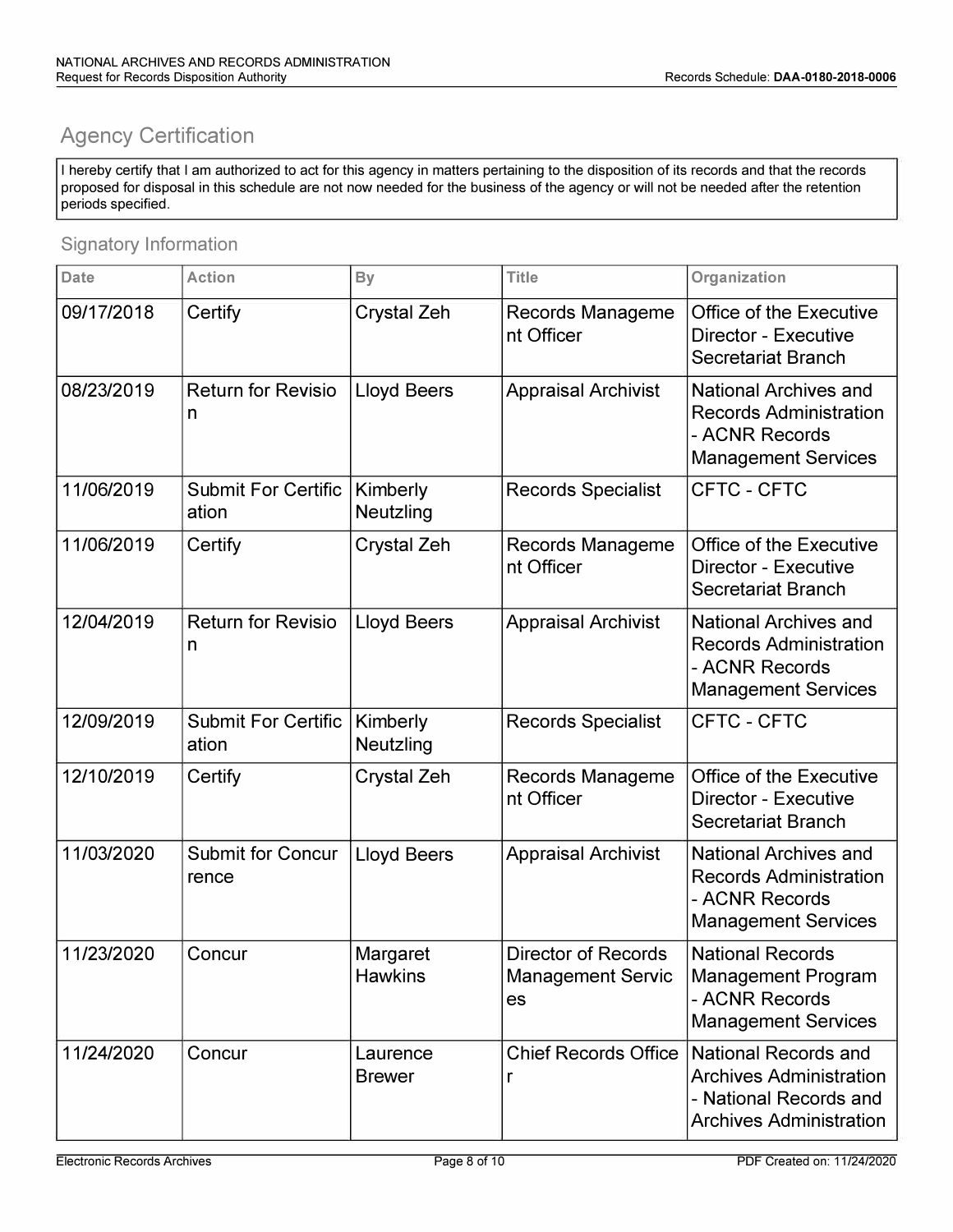| 11/24/2020 | Approve | David Ferriero |           | Archivist of the Unite   Office of the Archivist - |
|------------|---------|----------------|-----------|----------------------------------------------------|
|            |         |                | Id States | Office of the Archivist                            |